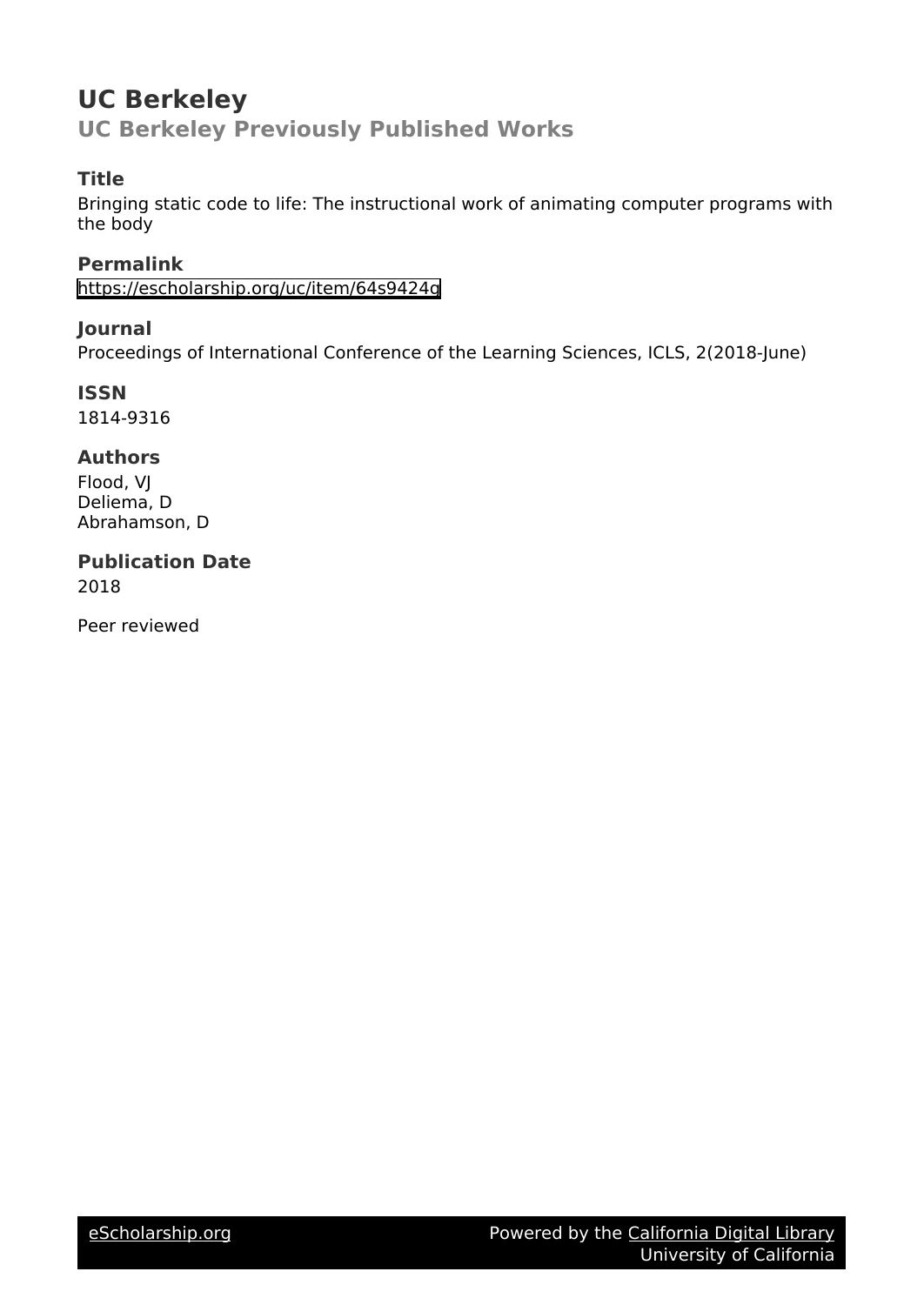### **Bringing Static Code to Life: The Instructional Work of Animating Computer Programs With the Body**

Virginia J. Flood, David DeLiema, and Dor Abrahamson flood@berkeley.edu, david.deliema@berkeley.edu, dor@berkeley.edu University of California, Berkeley

**Abstract:** In this preliminary report, we propose a previously unidentified role that instructors' gestures may play in helping students evaluate existing computer code. We find that instructors use gesture to animate processes encoded in the static inscriptions of computer programs in order to make invisible, dynamic phenomena perceptible to students. Our findings contribute to a better understanding of the embodied instructional work of teaching programming.

#### **Introduction**

The role of the body for communication in science and mathematics instruction is now a central focus in the learning sciences, with numerous investigations appearing over the last twenty years (e.g., Alibali et al., 2014; Hwang & Roth, 2010; Kress et al., 2001; for a review see Singer, 2017). However, studies examining the nature of teachers' embodied, discursive instructional tactics in computer science instruction are rare (Grover & Pea, 2013). In this paper, we report on a novel function of teachers' bodies in programming instruction—*animating processes encoded in the static inscriptions of computer programs*. We present two examples of how instructors use gesture to make dynamic phenomena perceptible that are essential to successfully comprehending and evaluating computer code.

#### **Animating processes encoded in static inscriptions**

Teaching programming is challenging (Milne & Rowe, 2002) and students face a number of difficulties both in comprehending and creating programs (Robins, Rountree, & Rountree, 2010). Many innovative tools have been developed and studied to make programming more accessible (e.g., block-based programming languages), but more research is needed to understand how instructors use discursive tactics to make programming concepts and practices intelligible (Grover & Pea, 2013). While there is substantial evidence that students use bodily resources to reason and communicate as they program (e.g., body syntonicity—Fadjo et al., 2009; Papert, 1980), we know little about the communicative role teachers' bodies play during programming instruction.

Case studies by Kwah and Goldman of a high school robotics instructor have shown that pedagogical gesture plays an important role in guiding students' *program creation* (Kwah, 2013; Kwah & Goldman, 2011). The focal instructor they study used gestures to diagram programming concepts for students based on metaphorical and iconic image schemas. He also shifted points of view while gesturing (between first-, secondand third-person), providing opportunities for students to recognize when ideas generalized beyond particular situations. The authors conclude that teachers' use of embodied communicative resources is a vital yet critically understudied dimension of computer science instruction.

In this study, we complement Kwah and Goldman's work by exploring additional ways programming instructors use multimodal resources (e.g., gaze, gesture, posture, talk, object manipulation, etc.). In particular, we focus on resources used to help students interpret code in *existing* programs (i.e., in *program comprehension*). Experienced programmers can evaluate code to make swift, accurate predictions about how a computer will interpret and execute the instructions. However, these same lines of symbolic notation create a perplexing perceptual field for newcomers, with a multitude of potentially relevant features to attend to. To impart disciplinary ways of perceiving phenomena, experienced practitioners and instructors rely on a variety of bodily practices to separate signal from noise for newcomers (Goodwin, 1994; Lindwall & Lymer, 2008; Stevens & Hall, 1998). For example, a mathematics tutor may deny visual access to irrelevant features of a graph (Stevens & Hall, 1998) or an archeologist might enhance focal features in the soil by outlining them (Goodwin, 1994).

In programming, however, shaping how students perceive programs cannot be readily accomplished by merely highlighting or hiding lines of code. When evaluating programs, instructors must help students to "see" dynamic future processes that have no immediate spatio-temporal correlates in the static list of inscribed instructions that is present. Instructors can show students code, but from its inscription alone, it is impossible for students to tangibly appreciate the *active event* of executing this passive list of instructions—i.e. *the processes* encoded in the instructions. Instead, we propose that in order to highlight these invisible processes of code, instructors must make them perceivable and quasi-present to students by *conjuring* them through gesture (Nemirovsky, 2012).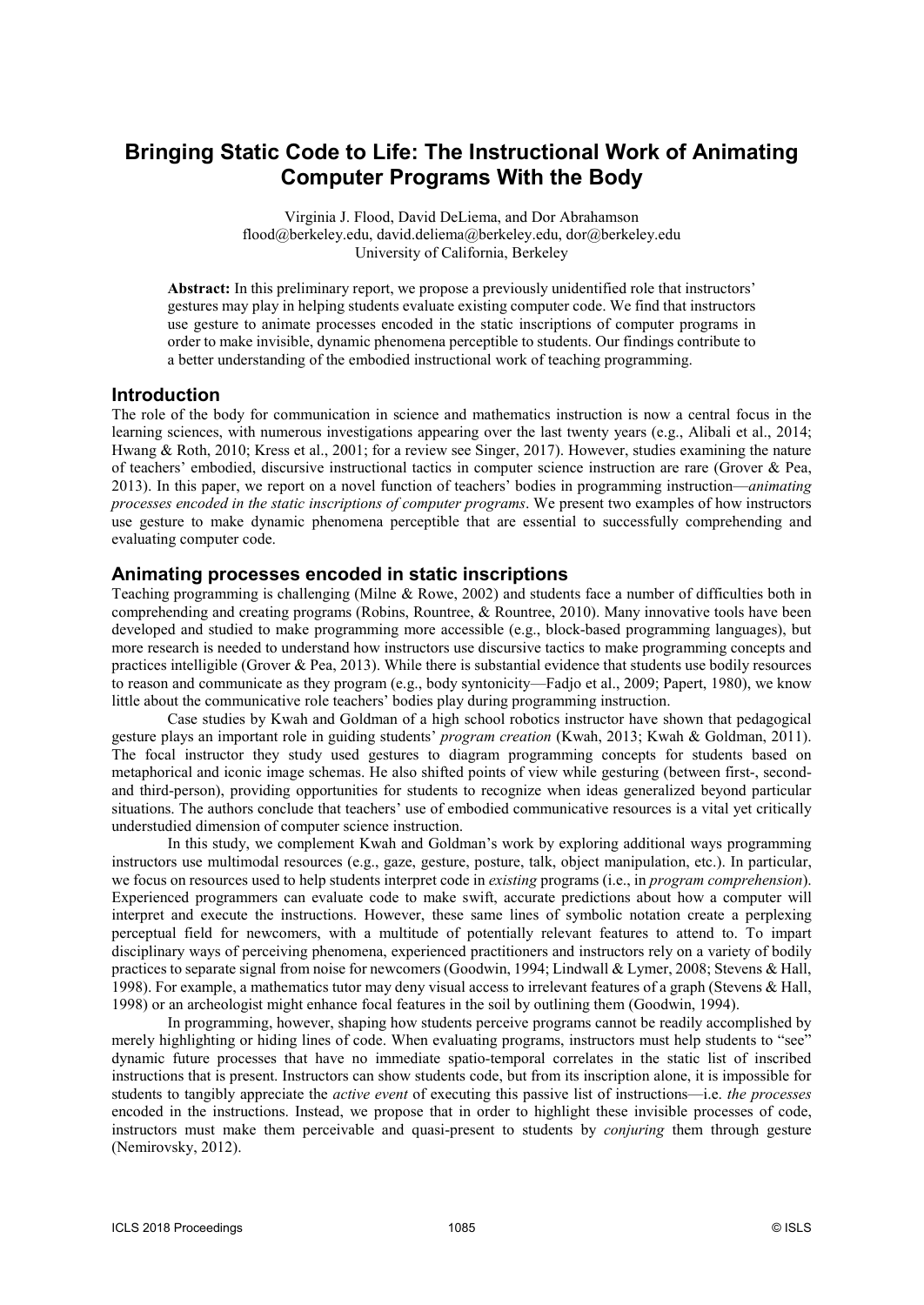We note that this challenge is similar to one presented by mathematics. At first, mathematics, too, only seems accessible to the senses through inscriptions. However, Nemirovsky and colleagues argue that mathematicians and students use their hands and bodies as key resources for "bringing to life" the static symbols and inscriptions of mathematics, making dynamic processes perceptually available to both animator and audience, and allowing for the collaborative imagining of possibilities (Nemirovsky, 2014; Nemirovsky & Smith, 2013). Inspired by Nemirovsky's work in mathematics, we set out to investigate how instructors use similar resources to make invisible, dynamic processes perceptible in static inscriptions of code.

#### **Analytical approach to investigating instructors' use of multimodal resources**

Our example episodes come from an 18-hour video corpus of an eight-week-long, Saturday coding program at an urban nonprofit STEM learning center. In the program, students create emojis using Pixelbots, an in-housedeveloped programming environment (Figure 1) and were instructed by local undergraduate computer science majors.

We examined this corpus to locate instructional sequences where depictive gestures occurred during explanations about existing programs. Following Streeck (2008), we consider embodied activity *depictive* if it provides a construal that bears recognizable perceptual similarity to objects or processes in the world. From this initial collection of instructional episodes, we selected two examples to present that we believe provide insight into how instructors animate static inscriptions of computer code for students.



Figure 1. In Pixelbots, students write code to move a square-painting pixelbot around a grid to create an emoji like this eyeball.

Our multimodal microanalysis of video is inspired by ethnomethodological conversation analysis (Mondada, 2012). Using ELAN we annotated episodes frame-by-frame to determine co-occurring segments of talk and embodied activity. This allowed us to richly characterize the interactional resources instructors use to communicate programming concepts. Video episodes were subject to group analysis to mitigate threats to reliability and validity.

#### **Two examples of animating processes hidden in static computer code**

#### 1. Bringing flow of control to life

Our first episode occurs in Ari's class as students learn to evaluate and write code to move a "pixelbot" that paints grid-squares (see Figure 1). Ari writes students' code on the board for the class to evaluate. As they examine different examples together, Ari explains that shorter code is more desirable because a program with fewer lines runs faster.

During this explanation, Ari makes the dynamic *flow of control* in the program salient for students, elaborating his verbal description of the process with his hands (Figure 2). Perceiving different control structures in a program (like sequence, selection, and repetition) is an essential component of evaluating a program (K-12 CSF, 2016) that students must be trained to recognize.



Ari: As it's going <mark>it's</mark> gonna read line by line by line by line by line. Does anyone remember what we called that last time?



What that was called when we were reading line by line by line by line by line? Started with an S. Any bells? That's okay. Sequence.

Figure 2. (a) Ari, the instructor, performs a series of jumps with his hand over code written on the board to animate the sequential *flow of control*. (b) He turns to students and re-creates this gesture away from the board while asking students if they remember what this phenomenon was called. *Highlighted text shows speech that co-occurs with the gesture depicted.*

To make the order in which statements are executed visible, Ari uses an environmentally coupled gesture (Goodwin, 2007) to laminate a series of curved jumps with the inscribed statements, embodying the dynamic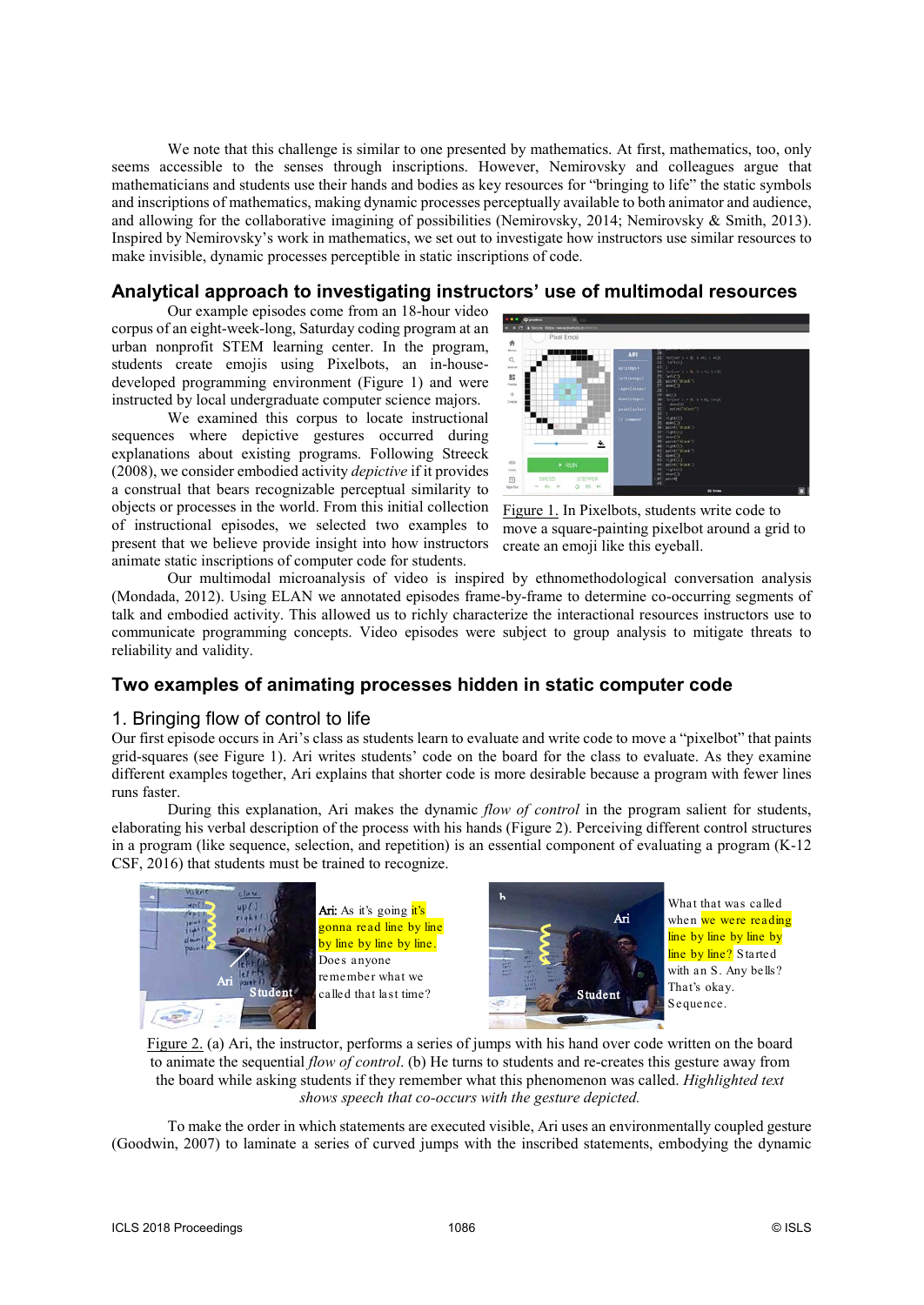sequential flow of control (Figure 2a). Then, he repeats this gesture in the air (Figure 2b) as he asks students for its name. Using his hand to animate the static code on the board, Ari is able to make a dynamic phenomenon temporarily present for students to consider.

#### 2. Illuminating the dynamic process of accessing data structures

In our second example, a student is working in Pixelbots with his instructor, Dex. They are examining some code that will randomly select a value (a color) from an array. Dex realizes the student is unclear on how data is retrieved from the array.

Arrays are a type of variable that can store multiple *values*—e.g., "green", "blue," and "red." Values are accessed by referring to their position, or their *index*, in the list: e.g., 0, 1, or 2. The array Dex and the student consider is declared on the computer screen as follows:

var list =  $\lceil \text{green}' \rceil$ , 'blue', 'red']



Dex: The index is basically. it's like a look up table- it's like a white pages, right?

- and you're trying to see where the zero, one, and two is like it is the name of it
- and the **VAL-ue**, is the actual thing that- the actual thing that's in here, right?

Figure 3. (a) Dex traces his left index finger downwards. (b) Then, he raises his right index finger, squints up at it, and traces it diagonally down towards his left hand. (c) After, he alternately points with both hands to three different vertical locations in space. (d) Next, he makes a precision grip gesture with his left hand. Lastly, he points back to the computer screen (not depicted). *Black arrows show the trajectory of left hand gestures and yellow arrows show the trajectory of right hand gestures. Yellow circles represent the location of pointing with the right hand and black circles represent the location of pointing with the left hand. Yellow highlighted text shows speech that co-occurs with the depicted right hand gestures and grey highlighted text show speech that co-occurs with the depicted left hand gestures. Blue dots show gaze.*

To make the difference between values and indices perceptible, Dex uses his hands to animate what the computer does with each. First, Dex lifts his left hand from the screen and uses his index finger as if tracing down a column, conjuring up the use of an imaginary table (Figure 3a).

Keeping his left hand steady on this imaginary table, Dex raises his right index finger high in the air, squints up at it, and glides it diagonally across the imaginary table, pantomiming a visual search of table contents (Figure 3b). Then, Dex uses both index fingers to locate three different vertical positions on the imaginary table corresponding to the indices "zero, one, and two" (Figure 3c). Lastly, Dex makes a precision grip gesture (Streeck, 2009) with his left hand. This momentarily makes present a new imaginary object—a "value"—in the negative space of his grip (Nemirovsky et al., 2012) and places it in the imaginary table (Figure 3d). Dex then points back to the computer screen (not shown) to link the performance to the code.

By using his hands and gaze, Dex brings to life an analogy to animate how data is accessed in the array. He contrasts the process of *using the indices of a table to coordinate a search for items* with *the actual items* (the values) *themselves*. Through this enactment, Dex provides embodied resources for the student to perceive the different roles of indices and values.

#### **Conclusions**

We have shown how programming instructors bring the passive instructions of code to life for students while they examine the static inscriptions of programs together. Instructors animate processes using their hands and bodies to make important, dynamic phenomena perceptible to students. This provides resources for students to evaluate and comprehend computer code in ways that resemble experts'. Our future work will seek to better understand if students take up these resources and how they influence students' comprehension of code over time.

Our findings contribute to a growing body of evidence that STEM instruction, including computer science, is irreducible to written and verbal discourse alone. Multimodal semiotic resources appear to be a pervasive, crucial component in programming instruction. In particular, we add to Kwah and Goldman's studies of pedagogical gesture in programming by contributing a novel function of embodied communicative resources